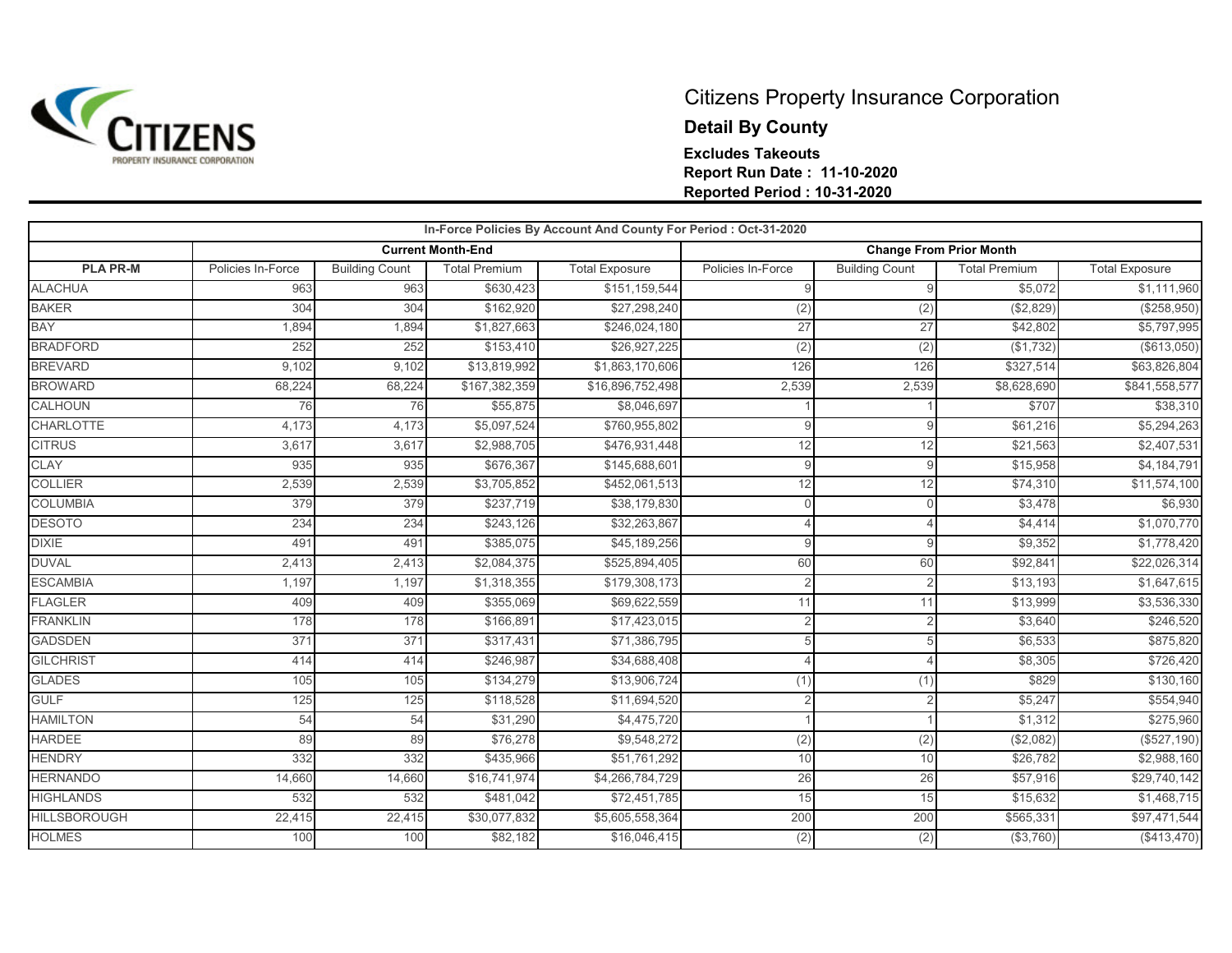| <b>INDIAN RIVER</b> | 1,890   | 1,890   | \$2,571,814   | \$291,877,993    | 46             | 46             | \$100,530    | \$16,224,300       |
|---------------------|---------|---------|---------------|------------------|----------------|----------------|--------------|--------------------|
| <b>JACKSON</b>      | 331     | 331     | \$313,088     | \$57,899,770     |                | $\overline{2}$ | \$2,826      | \$882,160          |
| <b>JEFFERSON</b>    | 188     | 188     | \$112,916     | \$19,131,250     | (2)            | (2)            | (\$4,308)    | (\$1,006,310)      |
| LAFAYETTE           | 75      | 75      | \$40,266      | \$5,734,796      | (2)            | (2)            | (\$585)      | (\$154,090)        |
| LAKE                | 2,285   | 2,285   | \$1,806,860   | \$294,047,482    | 51             | 51             | \$67,827     | \$14,855,615       |
| LEE                 | 7,883   | 7,883   | \$8,488,645   | \$1,024,688,723  | (102)          | (102)          | (\$84,201    | (\$30,599,225)     |
| LEON                | 861     | 861     | \$577,337     | \$158,209,868    | 16             | 16             | \$15,272     | $\sqrt{4,112,740}$ |
| LEVY                | 1,038   | 1,038   | \$748,867     | \$96,797,555     |                |                | \$5,054      | \$1,261,830        |
| <b>LIBERTY</b>      | 85      | 85      | \$45,611      | \$6,850,030      | (1)            | (1)            | (\$1,719)    | (\$279,450)        |
| <b>MADISON</b>      | 127     | 127     | \$73,971      | \$11,703,389     | (3)            | (3)            | (\$2,110)    | (\$534,750)        |
| <b>MANATEE</b>      | 6,090   | 6,090   | \$6,419,883   | \$987,798,347    | (2)            | (2)            | \$21,335     | \$5,341,965        |
| <b>MARION</b>       | 1,915   | 1,915   | \$1,242,459   | \$230,861,778    | 5              | 5              | \$12,160     | \$3,460,660        |
| <b>MARTIN</b>       | 1,713   | 1,713   | \$3,333,253   | \$325,885,827    | 20             | 20             | \$142,079    | \$18,307,320       |
| MIAMI-DADE          | 96,995  | 96,995  | \$291,271,629 | \$24,235,155,539 | 3,114          | 3,114          | \$10,022,275 | \$904,289,111      |
| <b>MONROE</b>       | 228     | 228     | \$128,238     | \$38,703,037     |                | $\overline{2}$ | \$6,522      | \$2,353,610        |
| NASSAU              | 684     | 684     | \$505,374     | \$85,780,520     | 13             | 13             | \$10,494     | \$2,334,690        |
| <b>OKALOOSA</b>     | 977     | 977     | \$1,205,409   | \$177,673,010    | 26             | 26             | \$58,417     | \$6,894,660        |
| <b>OKEECHOBEE</b>   | 239     | 239     | \$292,310     | \$31,067,973     | $\overline{2}$ |                | \$2,554      | \$89,500           |
| ORANGE              | 3,977   | 3,977   | \$4,861,916   | \$1,092,111,212  | 189            | 189            | \$321,624    | \$67,058,117       |
| <b>OSCEOLA</b>      | 1,536   | 1,536   | \$1,799,823   | \$413,442,340    | 65             | 65             | \$115,552    | \$28,777,428       |
| PALM BEACH          | 27,844  | 27,844  | \$56,317,587  | \$6,783,904,223  | 1,266          | 1,266          | \$3,680,653  | \$454,875,413      |
| <b>PASCO</b>        | 15,893  | 15,893  | \$16,947,939  | \$3,546,239,142  | 93             | 93             | \$177,898    | \$42,029,897       |
| <b>PINELLAS</b>     | 58,335  | 58,335  | \$79,229,165  | \$13,950,958,642 | 392            | 392            | \$1,130,683  | \$219,573,132      |
| <b>POLK</b>         | 2,272   | 2,272   | \$2,308,243   | \$386,875,087    | 43             | 43             | \$79,405     | \$15,278,848       |
| <b>PUTNAM</b>       | 684     | 684     | \$435,526     | \$60,594,997     |                | $\overline{2}$ | \$5,240      | \$729,590          |
| <b>SANTA ROSA</b>   | 1,204   | 1,204   | \$1,202,166   | \$131,901,799    | 13             | 13             | \$29,352     | \$4,381,385        |
| <b>SARASOTA</b>     | 4,918   | 4,918   | \$5,017,729   | \$851,118,071    | 11             | 11             | \$64,130     | \$10,058,710       |
| <b>SEMINOLE</b>     | 1,398   | 1,398   | \$1,695,016   | \$433,671,417    | 74             | 74             | \$110,67'    | \$28,530,650       |
| <b>ST JOHNS</b>     | 1,386   | 1,386   | \$1,256,646   | \$249,310,586    | 14             | 14             | \$26,483     | \$4,543,885        |
| <b>ST LUCIE</b>     | 3,399   | 3,399   | \$5,134,438   | \$637,178,051    | 91             | 91             | \$186,661    | \$33,382,570       |
| <b>SUMTER</b>       | 411     | 411     | \$286,188     | \$45,576,820     |                | $\overline{2}$ | \$4,182      | \$517,270          |
| <b>SUWANNEE</b>     | 324     | 324     | \$205,244     | \$27,524,605     | $\Omega$       | $\Omega$       | \$513        | \$141,690          |
| <b>TAYLOR</b>       | 616     | 616     | \$569,909     | \$69,891,885     | 12             | 12             | \$14,796     | \$1,935,650        |
| <b>UNION</b>        | 74      | 74      | \$47,249      | \$7,867,443      | (1)            | (1)            | (\$1,600)    | (\$337,300)        |
| <b>VOLUSIA</b>      | 3,363   | 3,363   | \$3,138,116   | \$577,101,013    | 51             | 51             | \$84,234     | \$16,246,817       |
| <b>WAKULLA</b>      | 335     | 335     | \$247,009     | \$33,298,784     | (1)            | (1)            | \$2,965      | \$284,900          |
| <b>WALTON</b>       | 487     | 487     | \$411,934     | \$47,737,524     | (1)            | (1)            | \$3,251      | $($ \$694,650)     |
| <b>WASHINGTON</b>   | 210     | 210     | \$192,339     | \$26,639,686     |                |                | \$2,046      | \$225,220          |
| Total               | 388,847 | 388,847 | \$750,517,601 | \$89,574,010,697 | 8,590          | 8,590          | \$26,409,394 | \$2,973,899,989    |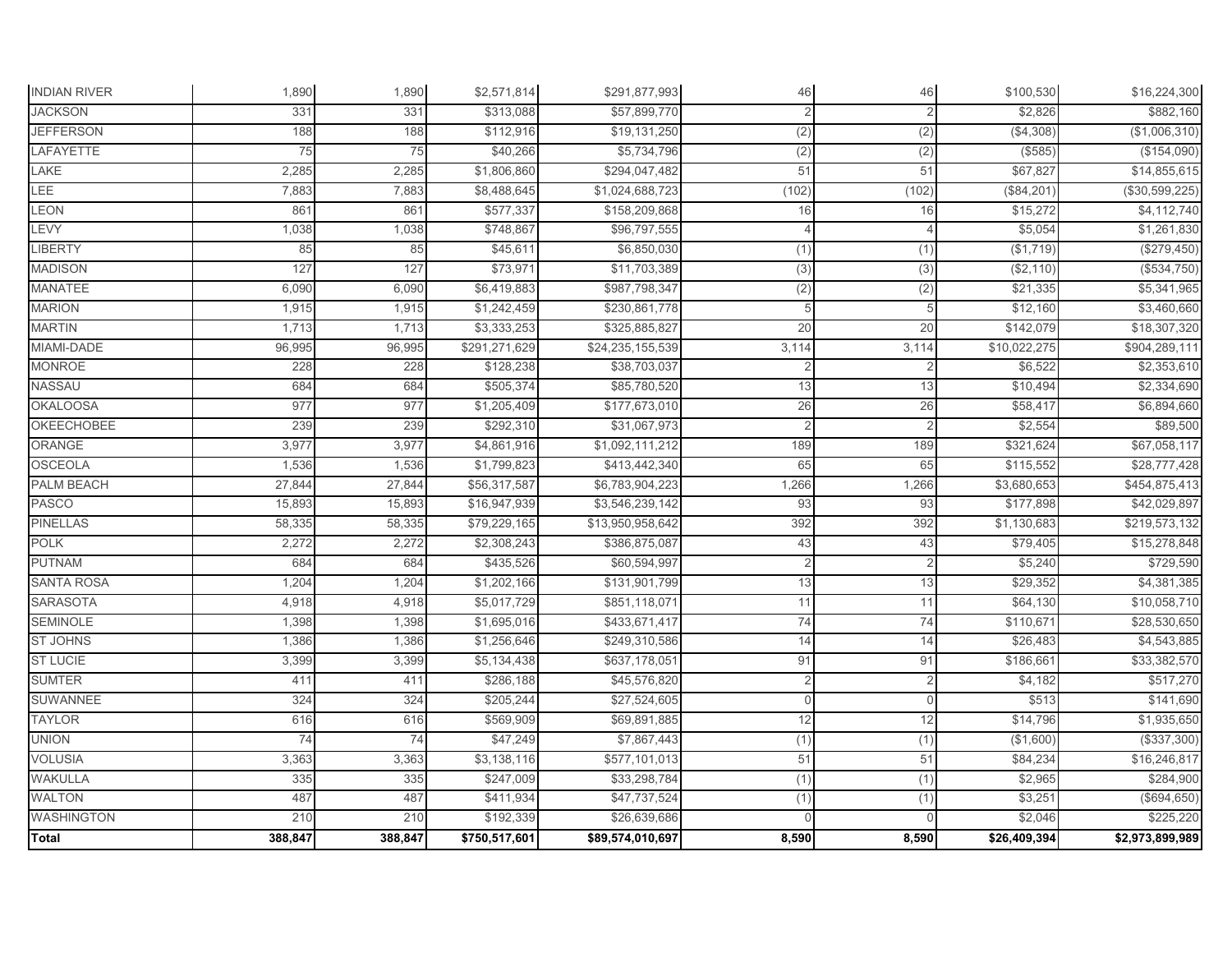| <b>COASTAL PR-W</b> | Policies In-Force | <b>Building Count</b> | <b>Total Premium</b> | <b>Total Exposure</b> | Policies In-Force | <b>Building Count</b> | <b>Total Premium</b> | <b>Total Exposure</b> |
|---------------------|-------------------|-----------------------|----------------------|-----------------------|-------------------|-----------------------|----------------------|-----------------------|
| <b>BAY</b>          | 553               | 553                   | \$881,317            | \$148,475,530         | (4)               | (4)                   | (\$26)               | \$192,680             |
| <b>BREVARD</b>      | 347               | 347                   | \$608,395            | \$124,685,010         | (3)               | (3)                   | \$3,335              | \$541,610             |
| <b>BROWARD</b>      | 9,950             | 9,950                 | \$24,080,349         | \$3,635,460,703       | 186               | 186                   | \$623,316            | \$86,145,512          |
| <b>CHARLOTTE</b>    | 276               | 276                   | \$616,978            | \$119,750,530         | (1)               | (1)                   | (\$5,536)            | (\$1,432,140)         |
| <b>COLLIER</b>      | 896               | 896                   | \$1,815,669          | \$355,868,787         | (6)               | (6)                   | (\$9,946)            | (\$1,313,960)         |
| <b>DUVAL</b>        | 192               | 192                   | \$211,715            | \$87,986,880          | (2)               | (2)                   | (\$761"              | \$341,810             |
| <b>ESCAMBIA</b>     | ,493              | 1,493                 | \$2,881,707          | \$605,007,680         | $\overline{2}$    | $\overline{2}$        | \$15,323             | \$1,657,390           |
| <b>FLAGLER</b>      | 338               | 338                   | \$377,609            | \$119,546,130         | $\cap$            |                       | \$5,407              | \$530,220             |
| <b>FRANKLIN</b>     | 284               | 284                   | \$776,781            | \$129,779,480         |                   |                       | \$3,529              | \$1,196,140           |
| <b>GULF</b>         | 154               | 154                   | \$362,258            | \$58,591,280          | (2)               | (2)                   | (\$3,942)            | (\$1,146,900)         |
| <b>HERNANDO</b>     | 53                | 53                    | \$67,446             | \$19,153,780          | $\Omega$          | $\Omega$              | \$928                | \$99,490              |
| <b>INDIAN RIVER</b> | 174               | 174                   | \$467,040            | \$74,929,650          | (4)               | (4)                   | (\$8,444)            | (\$1,571,610)         |
| LEE                 | 2,317             | 2,317                 | \$5,005,059          | \$845,777,361         | (24)              | (24)                  | \$5,037              | (\$7,850,851)         |
| LEVY                | 89                | 89                    | \$106,328            | \$29,344,540          | $\cap$            |                       | \$45                 | \$43,250              |
| <b>MANATEE</b>      | 364               | 364                   | \$769,170            | \$141,458,840         | (4)               | (4)                   | \$6,659              | (\$1,394,890)         |
| MIAMI-DADE          | 11,728            | 11,728                | \$32,576,206         | \$5,626,920,379       | 242               | 242                   | \$636,653            | \$141,644,422         |
| <b>MONROE</b>       | 13,185            | 13,185                | \$44,515,755         | \$5,446,296,523       | 50                | 50                    | \$198,794            | \$33,623,775          |
| <b>NASSAU</b>       | 124               | 124                   | \$117,487            | \$52,078,330          | $\mathbf 0$       | $\mathbf{0}$          | \$1,136              | \$329,030             |
| <b>OKALOOSA</b>     | 192               | 192                   | \$381,218            | \$49,771,760          | (2)               | (2)                   | (\$12,226)           | (\$1,173,220)         |
| PALM BEACH          | 6,158             | 6,158                 | \$15,196,491         | \$2,259,229,560       | 25                | 25                    | \$212,971            | \$26,135,430          |
| <b>PASCO</b>        | 359               | 359                   | \$316,225            | \$65,610,440          | (2)               | (2)                   | \$2,338              | \$5,700               |
| <b>PINELLAS</b>     | 1,501             | 1,50'                 | \$3,011,696          | \$607,414,372         | (25)              | (25)                  | (\$27,648)           | (\$5,820,658)         |
| <b>SANTA ROSA</b>   | 354               | 354                   | \$885,148            | \$160,839,330         |                   | 3                     | \$17,489             | \$2,939,265           |
| <b>SARASOTA</b>     | 5,240             | 5,240                 | \$6,424,172          | \$1,856,923,092       | (44)              | (44)                  | \$5,825              | (\$3,790,590)         |
| <b>ST JOHNS</b>     | 221               | 221                   | \$255,344            | \$92,527,200          |                   | 2                     | \$808                | \$515,470             |
| <b>ST LUCIE</b>     | 176               | 176                   | \$217,974            | \$26,438,271          |                   | $\overline{2}$        | $($ \$951            | \$495,981             |
| <b>VOLUSIA</b>      | 1,024             | 1,024                 | \$961,470            | \$330,842,591         | (9)               | (9)                   | (\$2,942             | \$261,341             |
| <b>WAKULLA</b>      | 59                | 59                    | \$76,445             | \$17,192,370          | $\Omega$          | $\Omega$              | \$705                | \$69,420              |
| <b>WALTON</b>       | 918               | 918                   | \$1,790,797          | \$353,636,535         | $\cap$            |                       | \$10,609             | \$1,286,270           |
| Total               | 58,719            | 58,719                | \$145,754,249        | \$23,441,536,934      | 381               | 381                   | \$1,678,891          | \$272,559,387         |
|                     |                   |                       |                      |                       |                   |                       |                      |                       |
| <b>COASTAL PR-M</b> | Policies In-Force | <b>Building Count</b> | <b>Total Premium</b> | <b>Total Exposure</b> | Policies In-Force | <b>Building Count</b> | <b>Total Premium</b> | <b>Total Exposure</b> |
| BAY                 | 247               | 247                   | \$351,337            | \$28,177,456          | (11)              | (11)                  | (\$15,997)           | (\$1,404,930)         |
| <b>BREVARD</b>      | 559               | 559                   | \$740,998            | \$71,138,344          | (1)               | (1)                   | \$4,23'              | (\$793,930)           |
| <b>BROWARD</b>      | 16,202            | 16,202                | \$42,063,354         | \$2,993,339,364       | 392               | 392                   | \$1,421,646          | \$101,281,587         |
| CHARLOTTE           | 119               | 119                   | \$263,168            | \$24,799,400          | (5)               | (5)                   | (\$18, 152)          | (\$2,080,510)         |
| <b>COLLIER</b>      | 514               | 514                   | \$934,685            | \$87,401,778          | (3)               | (3)                   | \$24,693             | \$2,711,770           |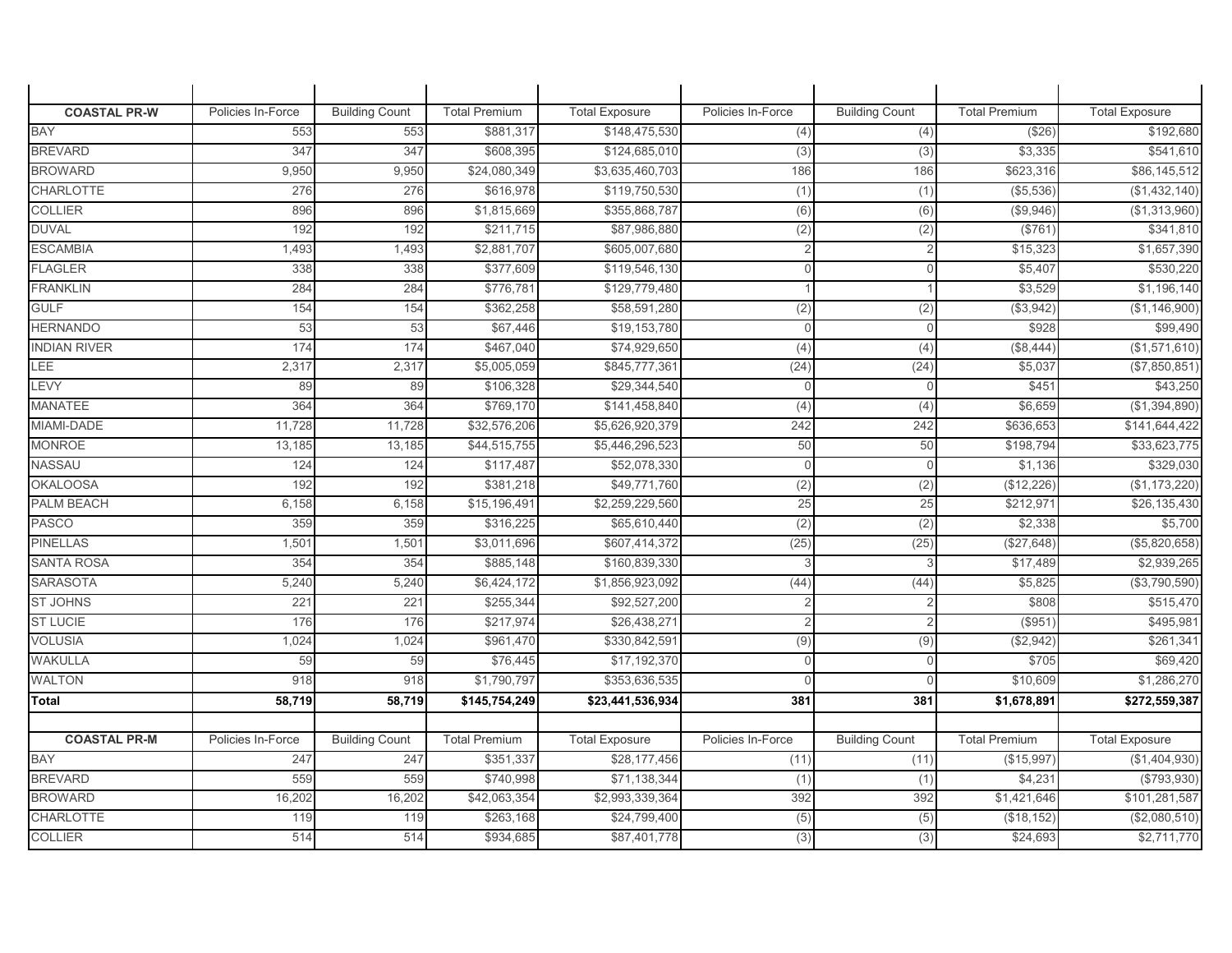| <b>DUVAL</b>        | 102               | 102                   | \$109,808            | \$20,126,920          | (3)               | (3)                   | (\$4,478)            | (\$308,670)           |
|---------------------|-------------------|-----------------------|----------------------|-----------------------|-------------------|-----------------------|----------------------|-----------------------|
| <b>ESCAMBIA</b>     | 522               | 522                   | \$870,321            | \$108,556,245         |                   |                       | \$13,970             | \$1,911,710           |
| <b>FLAGLER</b>      | 158               | 158                   | \$203,099            | \$25,289,334          |                   | 5                     | \$12,44'             | \$1,951,200           |
| <b>FRANKLIN</b>     | 63                | 63                    | \$145,148            | \$10,707,180          | (1)               | (1)                   | (\$7,333)            | (\$406,470)           |
| <b>GULF</b>         | 61                | 61                    | \$147,200            | \$9,896,850           |                   |                       | \$4,534              | \$528,850             |
| <b>HERNANDO</b>     | 458               | 458                   | \$942,268            | \$161,765,550         | (5)               | $\overline{(5)}$      | (\$5,835)            | (\$1,540,360)         |
| <b>INDIAN RIVER</b> | 127               | 127                   | \$234,888            | \$21,563,130          | (7)               | (7)                   | (\$7,932)            | (\$799,540)           |
| LEE                 | 1,463             | 1,463                 | \$2,658,002          | \$204,747,765         |                   | 8                     | \$75,806             | \$4,851,540           |
| LEVY                | 34                | 34                    | \$57,720             | \$6,420,540           |                   | $\Omega$              | (\$107)              | \$0                   |
| <b>MANATEE</b>      | 191               | 191                   | \$394,531            | \$37,227,090          | (9)               | (9)                   | (\$6,305)            | \$153,450             |
| MIAMI-DADE          | 24,031            | 24,031                | \$68,804,128         | \$5,087,572,395       | 691               | 691                   | \$2,645,935          | \$188,261,230         |
| <b>MONROE</b>       | 1,791             | 1,791                 | \$6,372,330          | \$604,724,650         | 47                | 47                    | \$189,364            | \$25,299,570          |
| NASSAU              | 25                | 25                    | \$47,694             | \$7,974,440           |                   | $\overline{2}$        | \$7,159              | \$906,240             |
| <b>OKALOOSA</b>     | 61                | 61                    | \$69,732             | \$4,832,230           | (4)               | (4)                   | (\$6,702)            | (\$355,650)           |
| PALM BEACH          | 12,200            | 12,200                | \$30,665,416         | \$2,463,748,729       | 298               | 298                   | \$1,140,204          | \$89,699,967          |
| <b>PASCO</b>        | 2,335             | 2,335                 | \$3,402,475          | \$468,034,965         | (65)              | (65)                  | (\$63,180)           | (\$12,509,370)        |
| <b>PINELLAS</b>     | 1,683             | 1,683                 | \$3,836,765          | \$399,922,157         | (19)              | (19)                  | \$32,429             | \$2,754,180           |
| <b>SANTA ROSA</b>   | 78                | 78                    | \$185,820            | \$20,642,168          | (2)               | (2)                   | (\$3, 116)           | (\$8,180)             |
| <b>SARASOTA</b>     | 2,987             | 2,987                 | \$4,443,895          | \$556,310,473         | (19)              | (19)                  | \$37,846             | \$3,546,410           |
| ST JOHNS            | 96                | 96                    | \$132,668            | \$17,978,791          | (4)               | (4)                   | (\$7,391)            | (\$1,673,630)         |
| <b>ST LUCIE</b>     | 460               | 460                   | \$750,752            | \$39,634,113          | 9                 | 9                     | \$26,68'             | \$1,372,670           |
| <b>VOLUSIA</b>      | 1,605             | 1,605                 | \$1,892,865          | \$270,555,205         | (12)              | (12)                  | \$24,297             | \$2,793,670           |
| WAKULLA             | 16                | 16                    | \$30,068             | \$3,377,040           |                   |                       | \$923                | \$88,000              |
| <b>WALTON</b>       | 265               | 265                   | \$428,747            | \$38,151,858          | (4)               | (4)                   | \$3,240              | \$1,150,825           |
| Total               | 68,453            | 68,453                | \$171,179,882        | \$13,794,616,160      | 1,284             | 1,284                 | \$5,518,871          | \$407,381,629         |
|                     |                   |                       |                      |                       |                   |                       |                      |                       |
| <b>COASTAL CR-W</b> | Policies In-Force | <b>Building Count</b> | <b>Total Premium</b> | <b>Total Exposure</b> | Policies In-Force | <b>Building Count</b> | <b>Total Premium</b> | <b>Total Exposure</b> |
| <b>BAY</b>          |                   | 6                     | \$37,969             | \$9,822,000           | $\Omega$          | $\Omega$              | \$258                | \$21,000              |
| <b>BREVARD</b>      | 15                | 39                    | \$137,035            | \$41,604,000          | (1)               | (5)                   | (\$102, 426)         | (\$24,518,000)        |
| <b>BROWARD</b>      | 492               | 961                   | \$4,693,148          | \$797,308,080         | (7)               | (7)                   | \$19,00'             | (\$1,320,000)         |
| <b>CHARLOTTE</b>    |                   |                       | \$32,836             | \$9,078,000           |                   | $\mathbf 0$           | \$0                  | \$0                   |
| <b>COLLIER</b>      | 37                | 95                    | \$729,239            | \$192,657,200         |                   | 12                    | \$45,368             | \$5,266,900           |
| <b>DUVAL</b>        |                   |                       | \$18,010             | \$2,238,000           | $\Omega$          | $\Omega$              | \$2,011              | \$81,000              |
| <b>ESCAMBIA</b>     |                   |                       | \$61,987             | \$23,204,000          | $\Omega$          | $\Omega$              | \$0                  | \$0                   |
| <b>GULF</b>         |                   | 5                     | \$2,019              | \$455,000             | 0                 | $\mathbf{0}$          | \$0                  | \$0                   |
| <b>INDIAN RIVER</b> | 11                | 26                    | \$140,192            | \$28,206,000          |                   | $\Omega$              | \$0                  | \$0                   |
| <b>LEE</b>          | 51                | 102                   | \$768,692            | \$206,269,600         | $\cap$            | $\Omega$              | \$4,024              | \$1,097,000           |
| <b>MANATEE</b>      |                   | 15                    | \$190,474            | \$43,558,000          |                   | $\Omega$              | \$2,874              | \$206,000             |
| MIAMI-DADE          | 640               | 1,080                 | \$8,730,997          | \$1,494,265,153       | (1)               | (1)                   | \$36,896             | \$1,488,000           |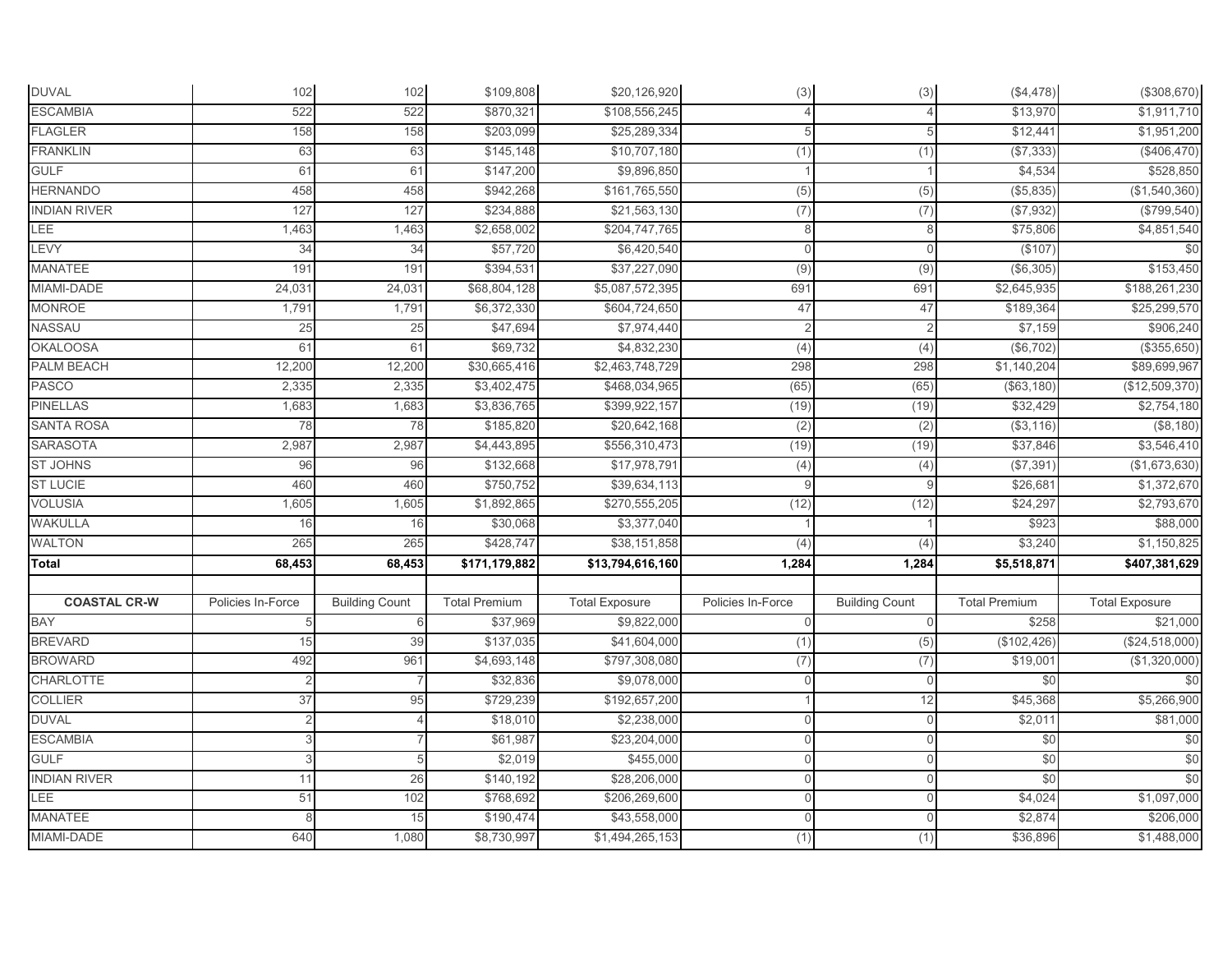| <b>MONROE</b>        | 123               | 336                   | \$3,670,227          | \$439,084,785         | (1)               | $\overline{O}$        | \$28,757             | \$753,000             |
|----------------------|-------------------|-----------------------|----------------------|-----------------------|-------------------|-----------------------|----------------------|-----------------------|
| <b>NASSAU</b>        |                   |                       | \$5,673              | \$399,000             | $\Omega$          | $\Omega$              | \$0                  | \$0                   |
| <b>OKALOOSA</b>      |                   |                       | \$26,836             | \$1,981,000           |                   |                       | \$0                  | \$0                   |
| <b>PALM BEACH</b>    | 329               | 925                   | \$4,319,603          | \$772,185,002         | (1)               | (2)                   | \$40,692             | \$360,000             |
| <b>PASCO</b>         |                   |                       | \$686                | \$115,000             | $\overline{0}$    | $\Omega$              | \$0                  | \$0                   |
| <b>PINELLAS</b>      | 49                | 78                    | \$672,056            | \$168,128,100         | $\cap$            | U                     | (\$272)              | \$189,000             |
| <b>SANTA ROSA</b>    |                   | 3                     | \$3,174              | \$449,000             | $\Omega$          | O                     | \$0                  | \$0                   |
| <b>SARASOTA</b>      | 32                | 171                   | \$611,132            | \$215,281,209         | $\Omega$          | 0                     | \$4,919              | \$1,389,000           |
| <b>ST JOHNS</b>      |                   | 11                    | \$42,399             | \$3,843,900           | $\cap$            | U                     | \$0                  | \$0                   |
| <b>ST LUCIE</b>      | 19                | 91                    | \$319,120            | \$50,811,250          | $\Omega$          | $\Omega$              | \$642                | \$15,000              |
| <b>VOLUSIA</b>       |                   | 16                    | \$64,558             | \$32,662,000          | $\Omega$          | $\Omega$              | \$781                | \$42,000              |
| <b>WALTON</b>        | 19                | 38                    | \$44,166             | \$8,094,000           | $\Omega$          | $\Omega$              | \$439                | \$39,000              |
| <b>Total</b>         | 1,859             | 4,027                 | \$25,322,228         | \$4,541,699,279       | (10)              | $\overline{3)}$       | \$83,964             | (\$14,891,100)        |
|                      |                   |                       |                      |                       |                   |                       |                      |                       |
| <b>COASTAL CR-M</b>  | Policies In-Force | <b>Building Count</b> | <b>Total Premium</b> | <b>Total Exposure</b> | Policies In-Force | <b>Building Count</b> | <b>Total Premium</b> | <b>Total Exposure</b> |
| <b>BREVARD</b>       |                   |                       | \$3,233              | \$285,000             | $\Omega$          | U                     | \$0                  | \$0                   |
| <b>BROWARD</b>       | 31                | 48                    | \$666,947            | \$147,991,000         | $\cap$            | U                     | \$0                  | \$0                   |
| <b>COLLIER</b>       |                   |                       | \$8,166              | \$904,000             | $\cap$            | O                     | \$0                  | \$0                   |
| <b>INDIAN RIVER</b>  |                   |                       | \$23,812             | \$8,417,500           | $\Omega$          | 0                     | \$0                  | \$0                   |
| LEE                  |                   |                       | \$6,382              | \$2,908,800           | $\Omega$          |                       | \$0                  | \$0                   |
| MIAMI-DADE           | 61                | 102                   | \$1,483,283          | \$316,774,083         | $\Omega$          | O                     | \$14,295             | \$1,381,400           |
| <b>MONROE</b>        | 6                 | 13                    | \$179,381            | \$25,306,300          | $\Omega$          | $\Omega$              | \$0                  | \$0                   |
| PALM BEACH           | 18                | 122                   | \$409,085            | \$107,352,900         | $\Omega$          | 0                     | \$651                | (\$18,500)            |
| <b>PINELLAS</b>      |                   | 5                     | \$23,933             | \$6,660,800           | $\Omega$          | $\Omega$              | \$368                | \$19,800              |
| <b>SARASOTA</b>      |                   | 14                    | \$90,550             | \$9,312,800           | $\Omega$          | 0                     | \$0                  | \$0                   |
| <b>VOLUSIA</b>       |                   |                       | \$2,583              | \$1,141,100           | $\cap$            | O                     | \$0                  | \$0                   |
| Total                | 128               | 311                   | \$2,897,355          | \$627,054,283         | $\mathbf{0}$      | $\mathbf{0}$          | \$15,314             | \$1,382,700           |
| <b>COASTAL CNR-W</b> | Policies In-Force | <b>Building Count</b> | <b>Total Premium</b> | <b>Total Exposure</b> | Policies In-Force | <b>Building Count</b> | <b>Total Premium</b> | <b>Total Exposure</b> |
| <b>BAY</b>           | 42                | 53                    | \$213,340            | \$27,860,233          | (2)               | (2)                   | (\$1,526)            | (\$377,600)           |
| <b>BREVARD</b>       | 38                | 63                    | \$202,564            | \$21,725,000          |                   |                       | \$1,976              | \$88,000              |
| <b>BROWARD</b>       | 458               | 565                   | \$3,006,953          | \$314,771,845         | (2)               | (2)                   | \$16,713             | (\$414,500)           |
| CHARLOTTE            |                   | 30                    | \$125,281            | \$14,026,000          | $\Omega$          | <sup>0</sup>          | \$0                  | \$0                   |
| <b>COLLIER</b>       | 53                | 73                    | \$386,540            | \$44,099,664          | $\Omega$          | $\Omega$              | \$3,453              | \$115,000             |
| <b>DUVAL</b>         |                   | 3                     | \$3,798              | \$534,000             | $\Omega$          | $\Omega$              | \$0                  | \$0                   |
| <b>ESCAMBIA</b>      | 132               | 176                   | \$525,044            | \$86,434,188          | (1)               | (1)                   | (\$4,752)            | (\$1,038,000)         |
| <b>FLAGLER</b>       | 8                 | 13                    | \$25,221             | \$3,583,000           | $\Omega$          | $\Omega$              | \$1,702              | \$101,000             |
| <b>FRANKLIN</b>      |                   |                       | \$5,355              | \$683,000             | $\cap$            | U                     | \$604                | \$23,000              |
| <b>GULF</b>          |                   |                       |                      |                       |                   |                       |                      |                       |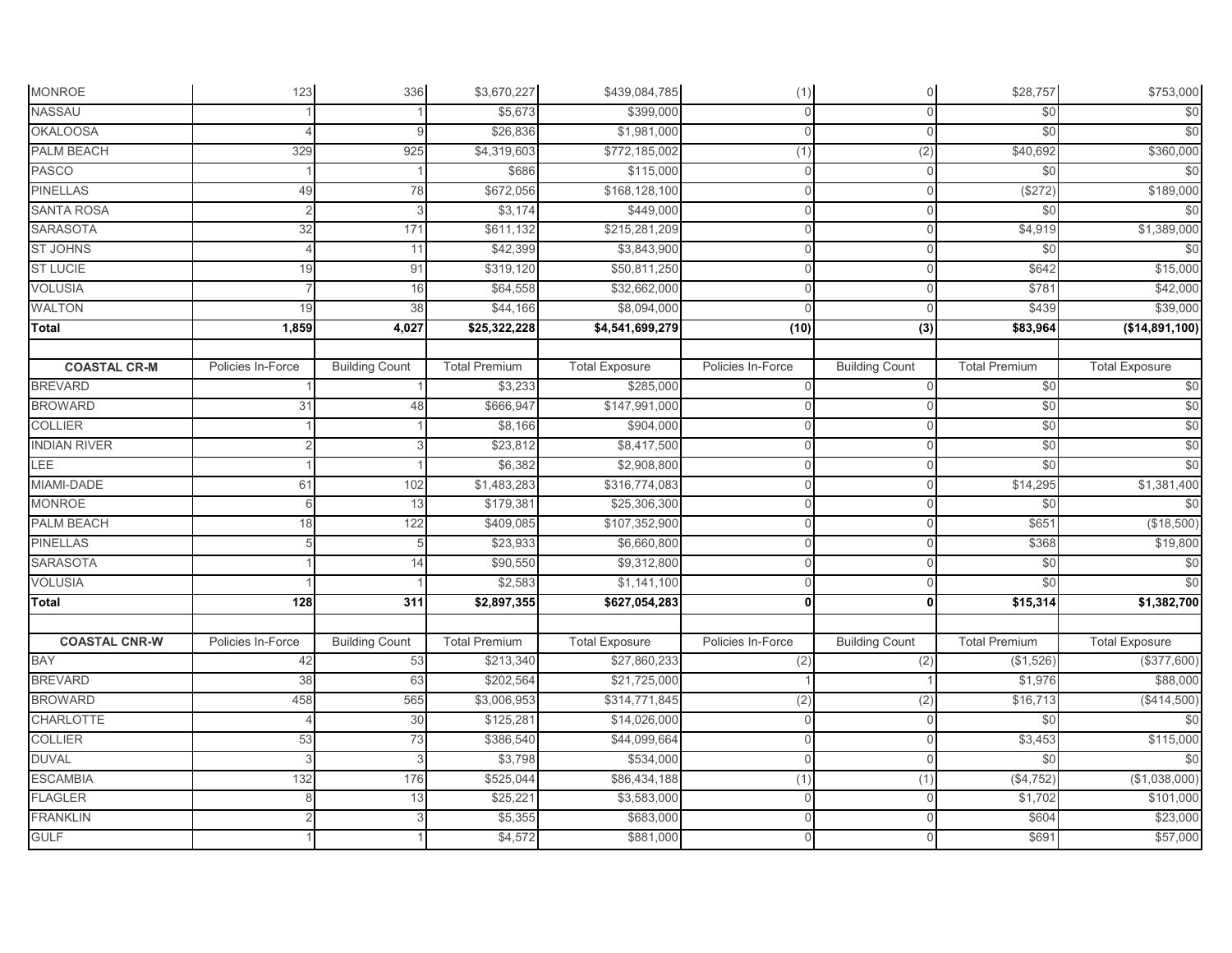| <b>HERNANDO</b>      | $\overline{2}$    | $\mathbf{2}$          | \$3,988              | \$366,500             | $\Omega$          | $\overline{O}$        | \$0                  | $\$0$                 |
|----------------------|-------------------|-----------------------|----------------------|-----------------------|-------------------|-----------------------|----------------------|-----------------------|
| <b>INDIAN RIVER</b>  | 15                | 20                    | \$74,984             | \$5,854,595           | $\Omega$          | $\Omega$              | \$1,491              | \$32,000              |
| LEE                  | 69                | 266                   | \$999,731            | \$108,584,186         |                   | $\overline{2}$        | \$31,161             | \$1,895,000           |
| <b>MANATEE</b>       | 11                | 16                    | \$84,717             | \$9,203,000           | (1)               | (1)                   | (\$13,750)           | (\$1,064,000)         |
| MIAMI-DADE           | 373               | 477                   | \$3,314,284          | \$289,883,873         | (1)               | (3)                   | (\$6,705)            | (\$1,487,800)         |
| <b>MONROE</b>        | 649               | 1,229                 | \$11,027,390         | \$619,295,956         | $\Omega$          |                       | \$37,970             | \$813,628             |
| <b>OKALOOSA</b>      |                   | 10                    | \$49,687             | \$4,836,000           | $\Omega$          | $\Omega$              | \$2,237              | \$80,000              |
| PALM BEACH           | 521               | 650                   | \$3,322,756          | \$343,870,040         | (5)               | (5)                   | (\$19,686)           | (\$4,952,000)         |
| <b>PASCO</b>         |                   | 6                     | \$11,798             | \$1,442,000           | $\cap$            |                       | \$0                  | \$0                   |
| <b>PINELLAS</b>      | 27                | 55                    | \$179,759            | \$26,027,600          | $\Omega$          | 0                     | \$0                  | \$0                   |
| <b>SANTA ROSA</b>    | 15                | 16                    | \$47,003             | \$6,172,600           | $\Omega$          | $\Omega$              | \$3,291              | \$167,000             |
| <b>SARASOTA</b>      | 56                | 87                    | \$299,567            | \$44,232,505          |                   |                       | \$1,689              | \$144,000             |
| <b>ST LUCIE</b>      |                   |                       | \$3,556              | \$340,000             | $\Omega$          | 0                     | \$0                  | \$0                   |
| <b>VOLUSIA</b>       | 29                | 36                    | \$68,009             | \$16,206,600          | (1)               | (1)                   | \$177                | (\$45,000)            |
| <b>WALTON</b>        | 14                | 19                    | \$57,912             | \$10,736,000          | $\cap$            |                       | \$725                | \$81,000              |
| Total                | 2,538             | 3,870                 | \$24,043,809         | \$2,001,649,385       | $\overline{19}$   | (11)                  | \$57,461             | (\$5,782,272)         |
|                      |                   |                       |                      |                       |                   |                       |                      |                       |
| <b>COASTAL CNR-M</b> | Policies In-Force | <b>Building Count</b> | <b>Total Premium</b> | <b>Total Exposure</b> | Policies In-Force | <b>Building Count</b> | <b>Total Premium</b> | <b>Total Exposure</b> |
| <b>BREVARD</b>       |                   |                       | \$20,981             | \$4,720,200           | $\Omega$          | $\Omega$              | \$0                  | \$0                   |
| <b>BROWARD</b>       |                   |                       | \$12,203             | \$1,259,700           | $\cap$            |                       | \$821                | \$41,100              |
| <b>ESCAMBIA</b>      |                   |                       | \$2,468              | \$284,100             | n                 |                       | \$0                  | \$0                   |
| <b>LEVY</b>          |                   |                       | \$21,070             | \$1,925,100           | $\Omega$          | $\Omega$              | \$0                  | \$0                   |
| MIAMI-DADE           |                   |                       | \$33,267             | \$4,635,200           | $\Omega$          | 0                     | \$0                  | \$0                   |
| <b>MONROE</b>        |                   |                       | \$32,045             | \$2,256,000           | $\cap$            |                       | \$0                  | \$0                   |
| PALM BEACH           |                   |                       | \$28,353             | \$2,559,600           |                   |                       | \$3,012              | \$192,300             |
| <b>PINELLAS</b>      |                   |                       | \$15,059             | \$1,331,000           |                   |                       | \$7,241              | \$665,000             |
| <b>SANTA ROSA</b>    |                   |                       | \$1,392              | \$152,400             | U                 |                       | \$0                  | \$0                   |
| <b>ST LUCIE</b>      |                   |                       | \$2,253              | \$400,000             | $\cap$            | $\Omega$              | \$0                  | \$0                   |
| <b>Total</b>         | $\overline{25}$   | 40                    | \$169,091            | \$19,523,300          | $\overline{2}$    | 5 <sup>1</sup>        | \$11,074             | \$898,400             |
|                      |                   |                       |                      |                       |                   |                       |                      |                       |
| <b>CLA CR-M</b>      | Policies In-Force | <b>Building Count</b> | <b>Total Premium</b> | <b>Total Exposure</b> | Policies In-Force | <b>Building Count</b> | <b>Total Premium</b> | <b>Total Exposure</b> |
| <b>ALACHUA</b>       |                   |                       | \$10,554             | \$2,257,100           | $\cap$            | $\Omega$              | \$0                  | \$0                   |
| <b>BAY</b>           |                   |                       | \$9,126              | \$884,200             |                   |                       | \$0                  | \$0                   |
| <b>BREVARD</b>       | 13                | 48                    | \$170,213            | \$86,751,500          | $\Omega$          | $\Omega$              | \$613                | \$264,300             |
| <b>BROWARD</b>       | 38                | 194                   | \$1,153,431          | \$336,257,500         | $\Omega$          | 0                     | \$6,709              | \$1,139,800           |
| CHARLOTTE            |                   | 12                    | \$63,186             | \$13,521,900          | $\cap$            | U                     | \$0                  | \$0                   |
| <b>COLLIER</b>       | 17                | 76                    | \$449,160            | \$116,905,700         | $\Omega$          | $\Omega$              | \$0                  | \$0                   |
| <b>DUVAL</b>         |                   |                       | \$13,990             | \$9,689,000           | C                 | O                     | \$0                  | \$0                   |
| <b>ESCAMBIA</b>      |                   |                       | \$27,643             | \$1,989,700           | O                 | $\mathbf{0}$          | $\frac{6}{3}$        | \$0                   |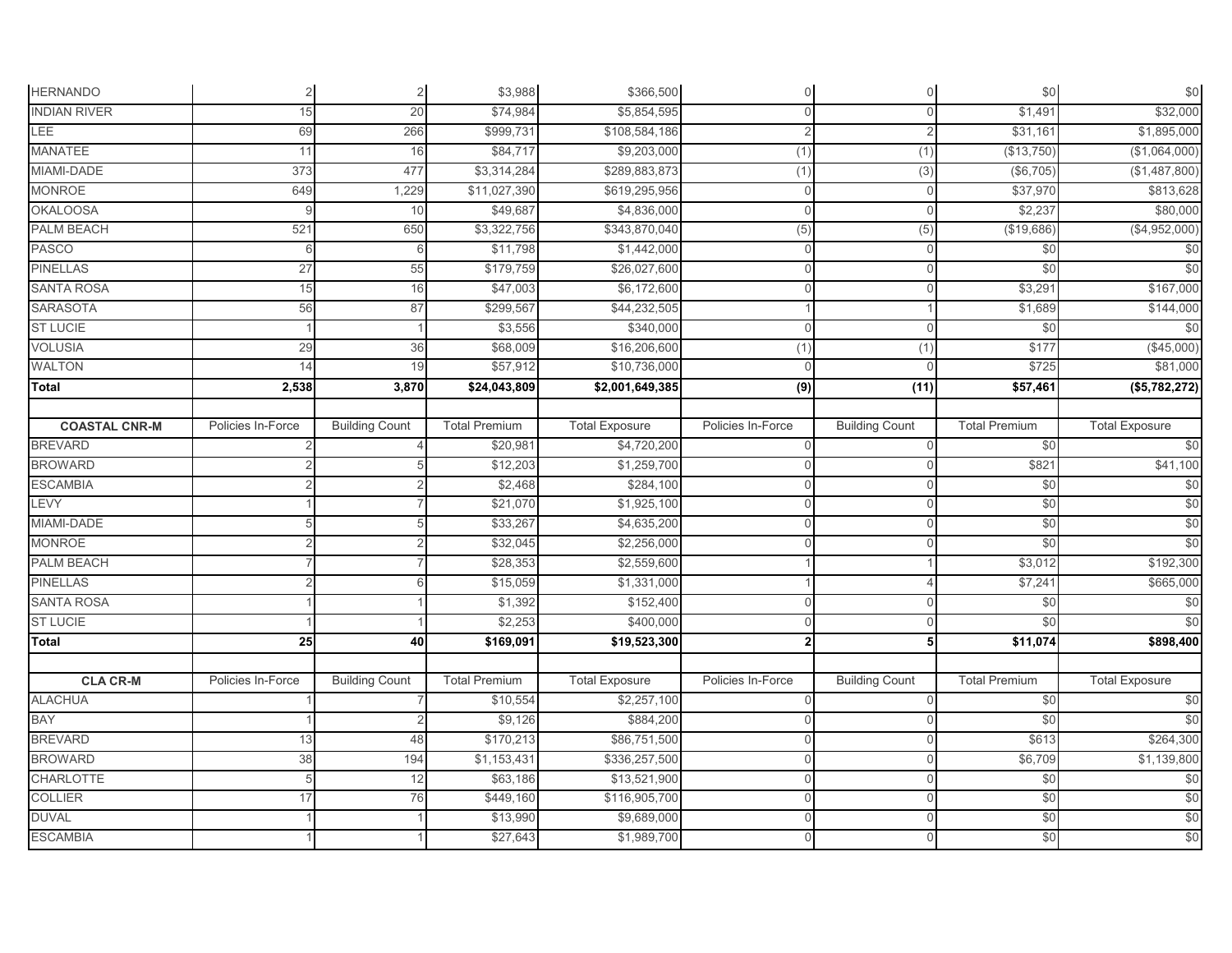| <b>HERNANDO</b>     | $\overline{2}$    | 6                     | \$57,467             | \$6,886,200           | $\mathbf{0}$      | $\mathsf{O}\xspace$   | \$0                  | $$0$$                           |
|---------------------|-------------------|-----------------------|----------------------|-----------------------|-------------------|-----------------------|----------------------|---------------------------------|
| <b>HILLSBOROUGH</b> | 10                | 92                    | \$543,958            | \$95,647,400          | $\Omega$          | $\Omega$              | \$0                  | \$0                             |
| <b>INDIAN RIVER</b> |                   | 10                    | \$52,440             | \$12,986,100          | $\cap$            | U                     | \$0                  | \$0                             |
| <b>LEE</b>          |                   | 28                    | \$57,872             | \$23,246,000          | $\Omega$          | $\mathbf{0}$          | \$0                  | \$0                             |
| <b>LEON</b>         |                   |                       | \$8,889              | \$4,586,500           | $\Omega$          | $\Omega$              | \$0                  | \$0                             |
| <b>MANATEE</b>      |                   | g                     | \$25,940             | \$3,137,600           | $\Omega$          | 0                     | \$0                  | \$0                             |
| <b>MARION</b>       |                   |                       | \$224                | \$43,200              | $\Omega$          | $\Omega$              | \$0                  | \$0                             |
| <b>MARTIN</b>       | 10                | 137                   | \$347,069            | \$103,513,710         | $\Omega$          | $\Omega$              | \$3,151              | \$52,600                        |
| MIAMI-DADE          | 339               | 823                   | \$5,467,515          | \$1,302,405,700       | (6)               | (6)                   | (\$18,602)           | (\$7,778,600)                   |
| NASSAU              |                   | 8                     | \$38,325             | \$3,999,300           | $\Omega$          | $\Omega$              | \$0                  | \$0                             |
| <b>OKALOOSA</b>     | g                 | 17                    | \$85,146             | \$19,337,700          | $\Omega$          | $\mathbf{0}$          | (\$226)              | (\$28,900)                      |
| ORANGE              |                   | 53                    | \$196,688            | \$35,409,800          | $\Omega$          | $\mathbf{0}$          | \$0                  | \$0                             |
| <b>OSCEOLA</b>      |                   | 17                    | \$39,718             | \$23,517,000          | $\Omega$          | O                     | \$0                  | \$0                             |
| <b>PALM BEACH</b>   | 30                | 424                   | \$1,065,161          | \$277,240,200         |                   | 3                     | \$7,267              | \$461,900                       |
| <b>PASCO</b>        |                   | 326                   | \$569,265            | \$76,228,700          |                   |                       | \$0                  | \$0                             |
| <b>PINELLAS</b>     | 66                | 325                   | \$1,752,330          | \$489,147,900         |                   | 0                     | \$317                | \$23,100                        |
| <b>SARASOTA</b>     |                   | 13                    | \$36,613             | \$3,413,200           | $\Omega$          | $\Omega$              | \$0                  | \$0                             |
| <b>ST LUCIE</b>     |                   | 19                    | \$72,133             | \$18,688,100          | $\Omega$          | $\Omega$              | \$0                  | \$0                             |
| <b>VOLUSIA</b>      |                   |                       | \$26,015             | \$6,188,000           | $\Omega$          | $\Omega$              | \$55                 | \$3,900                         |
|                     |                   |                       |                      |                       |                   |                       |                      |                                 |
| <b>Total</b>        | 578               | 2,661                 | \$12,340,071         | \$3,073,878,910       | (5)               | $\overline{3)}$       | ( \$716)             |                                 |
|                     |                   |                       |                      |                       |                   |                       |                      | (\$5,861,900)                   |
| <b>CLA CNR-M</b>    | Policies In-Force | <b>Building Count</b> | <b>Total Premium</b> | <b>Total Exposure</b> | Policies In-Force | <b>Building Count</b> | <b>Total Premium</b> | <b>Total Exposure</b>           |
| BAY                 |                   | 9                     | \$25,596             | \$4,154,600           | $\Omega$          | $\Omega$              | \$0                  | \$0                             |
| <b>BREVARD</b>      | 11                | 23                    | \$83,509             | \$14,865,600          | (1)               | (1)                   | (\$2,995)            |                                 |
| <b>BROWARD</b>      |                   |                       | \$71,752             | \$10,880,600          |                   |                       | \$5,285              |                                 |
| <b>COLLIER</b>      |                   | 6                     | \$33,163             | \$4,340,700           | $\cap$            |                       | \$0                  | (\$489,900)<br>\$400,000<br>\$0 |
| <b>ESCAMBIA</b>     |                   | 13                    | \$51,459             | \$8,348,300           | $\Omega$          | U                     | \$0                  | \$0                             |
| <b>GULF</b>         |                   |                       | \$4,416              | \$411,000             | $\Omega$          | 0                     | \$0                  | \$0                             |
| <b>HILLSBOROUGH</b> |                   |                       | \$3,418              | \$561,000             | $\Omega$          | $\Omega$              | \$0                  | \$0                             |
| LAKE                |                   |                       | \$8,218              | \$2,170,000           | $\Omega$          | 0                     | \$0                  | \$0                             |
| <b>LEE</b>          |                   |                       | \$41,145             | \$9,745,300           | $\Omega$          |                       | \$0                  | \$0                             |
| <b>MANATEE</b>      |                   |                       | \$13,976             | \$1,557,100           | $\Omega$          | 0                     | \$0                  | \$0                             |
| <b>MARTIN</b>       |                   |                       | \$24,229             | \$1,627,600           | $\cap$            | 0                     | \$0                  | \$0                             |
| MIAMI-DADE          | 11                | 13                    | \$134,965            | \$16,573,700          | $\Omega$          | $\mathbf{0}$          | \$1,303              | \$0                             |
| <b>OKALOOSA</b>     | 15                | 17                    | \$55,865             | \$7,861,000           | $\Omega$          | $\mathbf{0}$          | \$550                |                                 |
| ORANGE              |                   |                       | \$4,574              | \$603,500             | $\Omega$          | $\mathbf{0}$          | \$0                  | \$0<br>\$0                      |
| PALM BEACH          |                   |                       | \$19,824             | \$1,731,500           |                   |                       | \$5,851              |                                 |
| <b>PINELLAS</b>     | 38                | 49                    | \$157,814            | \$31,327,900          |                   |                       | \$1,782              | \$347,000<br>\$307,500          |